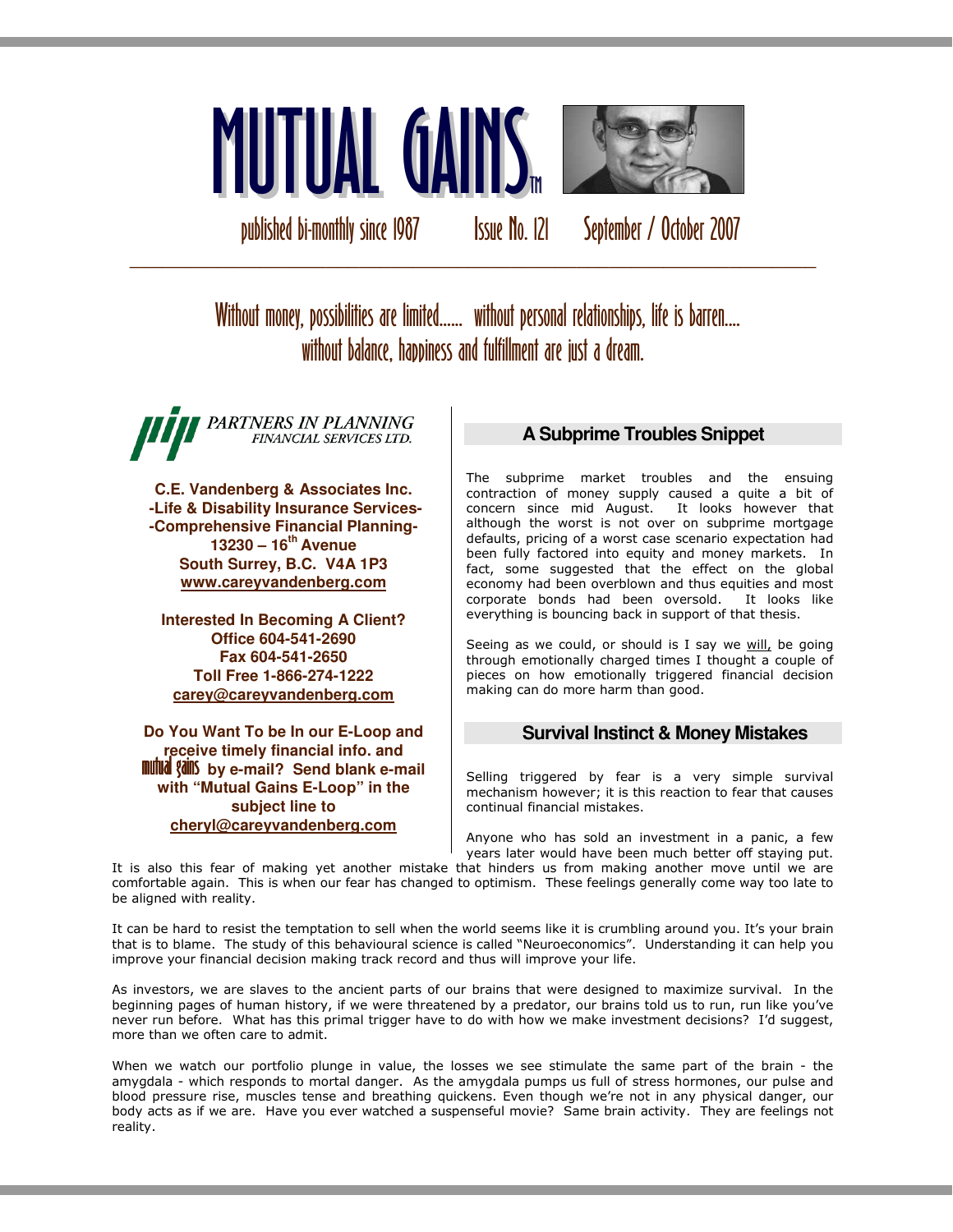So what does an emotionally charged investor do? He sells, which is the investing equivalent of running for the safety of the nearest cave. It may make him feel better temporarily, but from an investing standpoint, it's the worst thing to do, because losses are locked in for good and future gains are missed.

Our brains also trick us into making mistakes when investments are rising. "The neural activity of someone whose investments are making money is indistinguishable from that of someone who is high on cocaine or morphine," (Jason Zweig, author of "Your Money and Your Brain"). Moreover, when a particular stimulus is repeated, your investments continue on their accent, the human brain automatically, unconsciously and uncontrollably expects continuation. Result: people buy investments after they've already climbed in price dramatically instead of buying when they're selling at bargain levels.

The trick is not to turn off your emotions but to turn them inside out. To do that you need to see the correlation of your feelings to what is happening around you. The best tool is by writing down what you are feeling and keeping it all in a journal. One or two sentences a day is all that's required. If you had done that through this past spring your entries would have been more positive than what you wrote in September.

In time, you will be able to directly correlate your feelings about your financial situation to a financial index like the Dow or the S&P/TSX. It turns out that the time to be skeptical was when the ancient parts of your brain were telling you to be optimistic, and the time to be optimistic was when your brain was telling you to be scared. Learning to bet against your own emotions is one of the secrets to making intelligent financial decisions. The financially successful generally have more self awareness than those less so.

Free and greed are two emotions that can hijack intelligent decision making and cloud judgment in what should be a financial planning and investment process rather than an event. This August and September were just events in the process.

 $\lq\mathcal{W}_e$  view short term market volatility as a reflection of the emotional changes of the investors who participate in the market and not representative of the real value of the businesses it includes." Brandes Investment Partners

## **Beat The Need To Not Look Stupid And You Will Do Well**

People who avoid letting greed or fear dictate their investment decisions almost always outperform their emotionally charged market timing friends. That is what a recent Quantitative Investment Behaviour Study by Dalbar found although frankly, I knew that.

Dalbar found that the average mutual fund investor grew a \$10,000 investment to only \$21,422 between 1987 and 2005, while a buy-and-hold investor using the S&P 500 index grew that same \$10,000 into \$94,555.

"Investing should be dull. Investing should be more like watching point dry or grass grow." Paul Samuelson, Nobel Prize winning

economists<br>The conomists

Behavioural factors play a pivotal role in investment sell-offs. Fear heightens the herd mentality which prompts us to make decisions that are often against our better judgment. We tend to react impulsively when barraged with bad news from the media, and we often copy the behaviour of others even in the face of unfavourable outcomes.

Pride can play a big role in making the wrong decisions. We are driven by a need to feel good about our decisions, and so often we make financial choices that confirm we're smart. This is also obvious in how much more we acknowledge our positive outcomes than our negative ones which fills a primal ego boosting need. However, the lessons we learn from what we did wrong are much more valuable than from what we did right.

So, when things seem like they are going crazy and you have the urge to make a knee jerk decision in your financial life, it likely makes sense to hold your breath, tie your hands behind your back and adopt a true buy and hold strategy, rather than succumbing to primal emotions.

## **Why Canada Savings Bonds Don't Make Any Sense**

Every fall the government has a campaign, to borrow money at low rates from the Canadian people. They do this through the annual Canada Savings Bond blitz and their target market is conservative Canadian savers.

Over the past few years the people have been waking up and instead of CSB's have been putting their cash into "high interest savings accounts" offered by banks like ING. This is very different than a tiered savings accounts offered by TD, RBC and CIBC which pays you a miniscule amount of interest below a certain threshold (\$1,000 - \$5,000) and at least some interest on anything over that. A high interest savings account on the other hand pays the highest interest rate you will find on ALL of your savings.

So why are high interest accounts far superior to CSB's? Along with a) paying interest to you at a rate often higher than CSB's, b) the ability to contribute to them monthly (CSB's are often used for in conjunction with an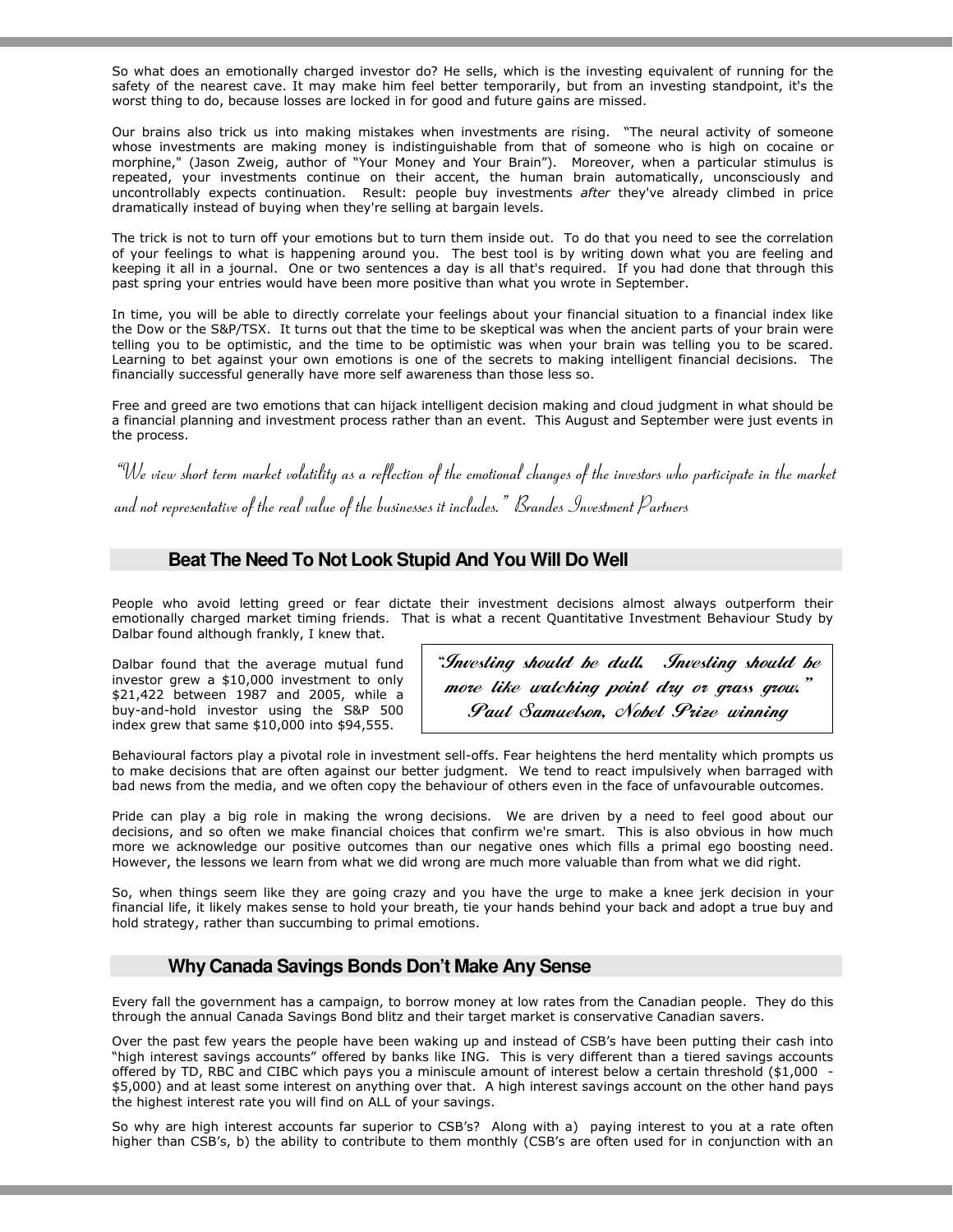employee payroll deduction), c) offering a guarantee on your savings, and d) no fees, you can transfer money between your regular chequing account and your high interest savings account over the phone or on the web.

Don't have a high interest savings account? Call or e-mail my office. We can set one up for you.

### **Buy A Car On Payments? Why Not Buy An Income For Life on Payments**

Car manufacturers make large financial hurdles seem easy by offering financing with "low, easy payments". This approach is so popular among consumers that we are now a monthly payment society. Borrowing and paying off a car loan over a few years and then keeping it used to be the norm. Now leasing a car has reduced the pain of acquiring transportation even further by allowing us to finance just a part of the life of a vehicle.

I'm going to take a bit of this slick consumer marketing, but instead of trying to separate you from your money and impeding your financial freedom, this I hope will encourage and spur you on to the financial freedom of having your money work for you rather than you working for it.

How would you like to have an extra \$20,000 of income paid to you every year for life? Yes, you will have to wait 25 years before this income will start but it should last for 25 years. How much do you think your "payments" would be to buy that? How does \$3 a day sound? That's \$90 a month to start. Can you afford that? Or should I ask, can you afford not to do that?

\$90 per month for 25 years will give you \$1,600 of extra income for 25 years. I wonder what that leased car will look like then….

## **Time For Some Tax Deductions For 2007… Before It's Too Late**

The following applies particularly if you; a) Maximize your RRSP contributions b) Don't have much RRSP room because you belong to a pension plan or c) You gift money regularly to a church or other charity.

This first part applies if you are in any of the above (a, b or c). It involves making a "Super Flow Through Share" investment in 2007. This will save you up to \$6,180 on a minimum \$10,000 investment. This is a substantial tax savings. RRSP contributions provide maximum tax savings of \$4,370 per \$10,000.

Flow through shares are nothing new. They have been a huge part of the Canadian economy for over 50 years, much longer than RRSPs. However, unlike RRSP contributions you must make a Flow Through Share investment before December 31<sup>st</sup>. As Flow Through Shares are based on a limited supply the best time to do one is now.

If you simply want the tax savings and hold the investment for yourself then we'll stop there. You will have made a \$10,000 investment for a net cost of only \$3,820.

If you choose to take a second step and use your investment as a charitable donation you will save an additional \$4,370. The \$6,180 tax savings for investing and then \$4,370 tax savings for donating. In other words you have made \$370 and the charity you choose gets \$10,000.

For a regular giver to a charitable cause or church this is considerably better than simply donating cash which produces a total tax savings of only \$4,370. I use the "Super Flow Through Share Donation Strategy" myself and will continue to do so for years to follow or until the government changes the tax rules. Multiply the tax savings by the number of years you will have breath and we are talking potentially hundreds of thousands of dollars in extra dollars for your (or your kids).

## **Think Twice Before Doing A "Pooled" RESP**

Pooled "Scholarship Trust" plans have been promoted for over 40 years. When you have a child you can expect a call from an agent promoting one of these pooled education savings plans. Today however, there are much better options.

High cost and lack of flexibility are the big issues. When you start contributing to a pooled RESP the first two years worth of contributions you make to the plan go virtually all to fees, much of which goes to the agent that sold you the plan. If you decide to withdraw from the plan that money is gone. When your child finishes high school but only attends one or two years of schooling or technical training after that, you give up a portion of the earnings your investment has made. The "sand on the hardwood" is that you can't choose the investments you make within the RESP. Pooled RESPs invest only in bonds and your hands are tied. With such a long investment horizon - it's usually 22 years by the time someone finishes 4 years of post secondary education - coupled with your making investments monthly, it makes much more sense to choose something other than just bonds for an RESP.

If you have a pooled RESP going already the best thing to do is reduce your monthly contributions to the minimum or better still, if possible, stop the payments altogether. Set up a new RESP and reallocate the monthly contributions there. Questions? Call or e-mail me directly.